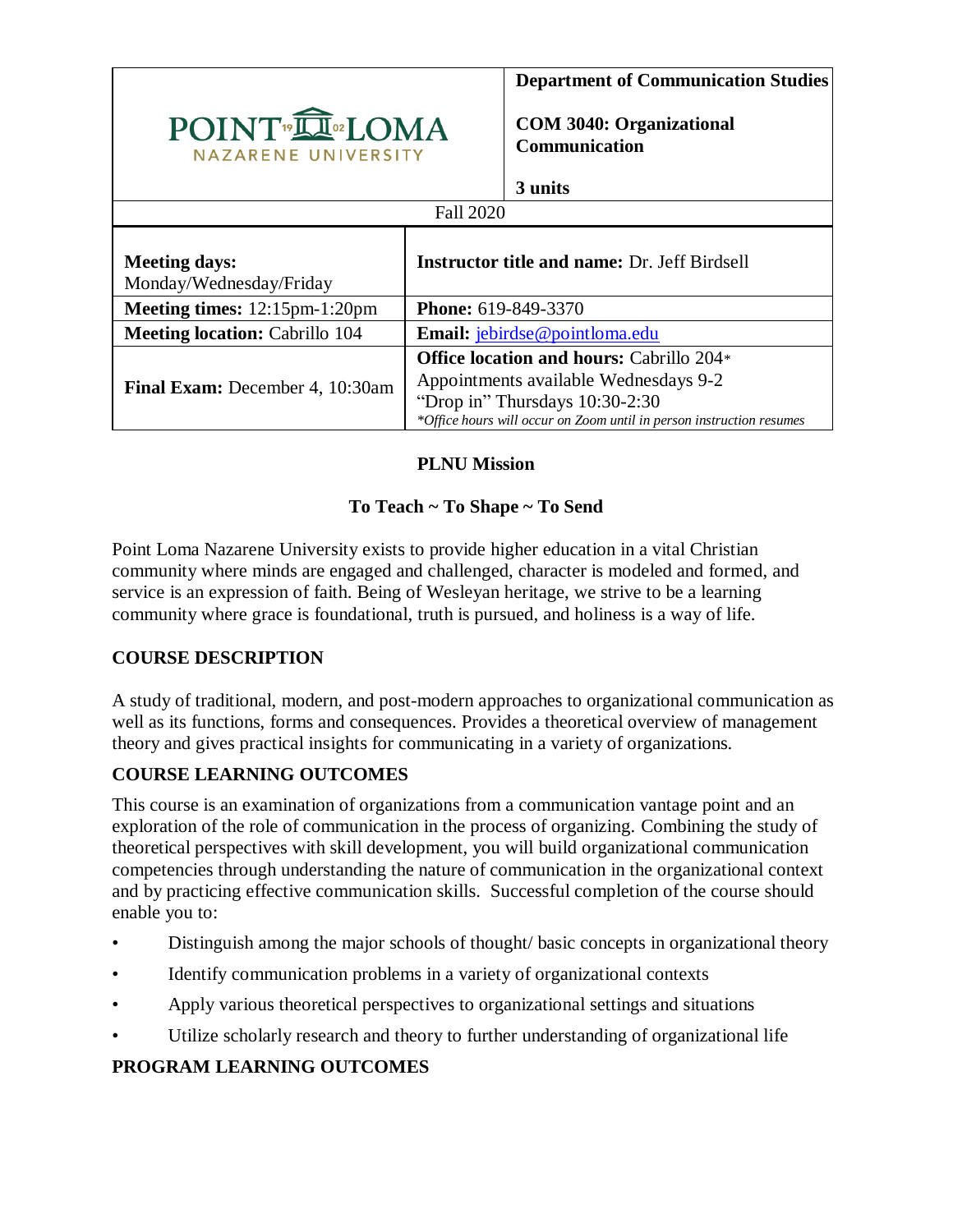As a required course for a degree in Managerial and Organizational Communication, this course will contribute to the following PLOs

- Develop a sophisticated understanding of communication as the negotiation of meaning.
- Display communication competence both verbally and nonverbally in interpersonal, small group, organizational, and intercultural contexts.
- Formulate a thesis, organize a complex idea, and support it with appropriate evidence using proper grammar and punctuation.
- Demonstrate an ability to present themselves in a professional manner including resume, interview skills, and presentations.
- Demonstrate an understanding and ability to work collaboratively in a group.
- Analyze and conduct original communication research (quantitative and qualitative) using scholarly journals, data bases, and collecting and analyzing empirical data.
- Demonstrate an understanding of basic theoretical concepts relative to organizational behavior including scientific management, systems theory, and organizational culture.
- Integrate a Christian perspective of values and ethics in their communication in interpersonal, small group organizational and intercultural contexts.
- Develop an awareness of multiple approaches to leadership and develop a personal leadership philosophy.

For students taking this course to fulfill other degree programs, please visit the curriculum maps at http://assessment.pointloma.edu/academic-assessment/department-of-communicationtheatre/curriculum-maps/ to identify which PLOs this class addresses for your course of study.

# **REQUIRED TEXTS AND RECOMMENDED STUDY RESOURCES**

Eisenberg, E.M., Goodall, H. L., Trethewey, A. (2014). *Organizational communication: Balancing creativity and constraint* (7<sup>th</sup> ed.). Boston, MA: Bedford/St. Martin's.

# **COURSE CREDIT HOUR INFORMATION**

In the interest of providing sufficient time to accomplish the stated Course Learning Outcomes, this class meets the PLNU credit hour policy for a 3 unit class delivered over 15 weeks. It is anticipated that students will spend a minimum of 37.5 participation hours per credit hour on their coursework. For this course, students will spend an estimated 112.5 total hours (averaging 7 hours/week) meeting the course learning outcomes.

# **ASSESSMENT AND GRADING**

During the course of the semester you will be responsible for the following written assignments. These assignments are designed to address the course objectives and will increase in value as the semester progresses. Some will require you to work in a group. See the descriptions below and the detailed instructions at the end of the syllabus for more details.

# *Fiction*

This individual assignment will require you to identify and reflect on a depiction of work or organizational communication in media (music, film, television, art, etc.). You will write a brief (2-3 page) essay about the depiction, give your classmates access to your selected media via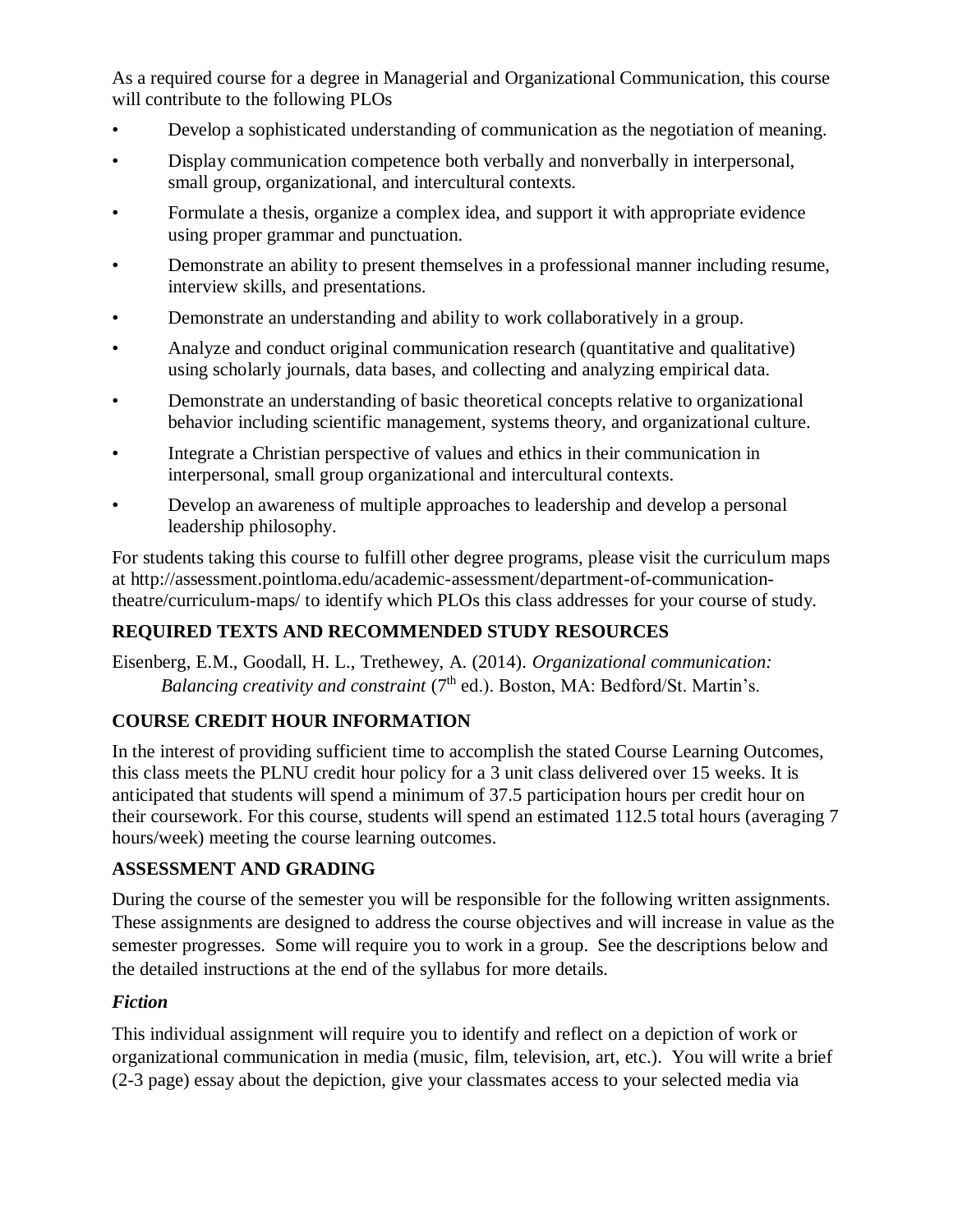Canvas, and give a 1-2 minute presentation of your analysis in class. Your presentation should be based on your essay but not a reading of it.

### *Fact*

This individual assignment will require you to locate, read, and critique a recent journal article about organizational communication. You will write an extended abstract summarizing and critiquing the article, share the full APA citation via Canvas, and give a 3-5 minute presentation of your analysis in class. Your presentation should be based on your essay but not a reading of it.

### *Faith*

This individual assignment will require you to identify and reflect on a biblical example of organizational communication. You will write an essay that explores the organizational lessons presented and offer a criticism of an organization in which you are currently a member.

### *Field Proposal and Paper*

This individual assignment will require you to interview individuals about a topic of your choosing *or* conduct a case study investigating a recent organizational response to contemporary events. A proposal with will be submitted for feedback before data gathering takes place.

| <b>Assignment Distribution:</b>                |           |               | <b>Grade Scale</b> |                          |      |                |   |      |  |
|------------------------------------------------|-----------|---------------|--------------------|--------------------------|------|----------------|---|------|--|
| Fiction Paper & Presentation                   | $100$ pts |               | Percentage         |                          |      | Points         |   |      |  |
| <b>Fact Presentation</b>                       | $50$ pts  | $\mathbf{A}$  | 93                 |                          | 100  | 930            |   | 1000 |  |
| Fact Paper                                     | $100$ pts | $A-$          | 90                 |                          | 92.9 | 900            |   | 929  |  |
| <b>Field Proposal</b>                          | $100$ pts | $B+$          | 87                 |                          | 89.9 | 870            |   | 899  |  |
| <b>Faith Paper</b>                             | $150$ pts | B             | 83                 |                          | 86.9 | 830            |   | 869  |  |
| <b>Field Paper</b><br><b>Online Activities</b> | $300$ pts | $B-$          | 80                 | $\overline{\phantom{0}}$ | 82.9 | 800            | - | 829  |  |
|                                                | $200$ pts |               |                    |                          |      |                |   |      |  |
|                                                |           | $C+$          | 77                 |                          | 79.9 | 770            |   | 799  |  |
|                                                |           | $\mathcal{C}$ | 73                 |                          | 76.9 | 730            |   | 769  |  |
|                                                |           | $C-$          | 70                 |                          | 72.9 | 700            |   | 729  |  |
|                                                |           | $D+$          | 67                 |                          | 69.9 | 670            |   | 699  |  |
|                                                |           | D             | 63                 |                          | 66.9 | 630            |   | 669  |  |
|                                                |           | $D-$          | 60                 |                          | 62.9 | 600            |   | 629  |  |
|                                                |           | $\mathbf{F}$  | $\theta$           |                          | 59.9 | $\overline{0}$ |   | 599  |  |

#### **ASSIGNMENTS AND READINGS**

All assignments must be typed (double-spaced, 8.5" x 11" paper, one-side, 225-250 wpp, 1" margins, 12pt font, Times New Roman or Courier typeface) unless otherwise instructed. Use the APA style guide where necessary (see https://owl.english.purdue.edu/owl/resource/560/01/ for formatting assistance). The most likely time for your computer/internet connection to crash is minutes before an assignment is due. Please plan ahead.

#### **GRADING**

Regardless of your prior experiences with grading, I am insistent that a "C" is considered "average" or acceptable work, grades of "B" and "A" are awarded for above average and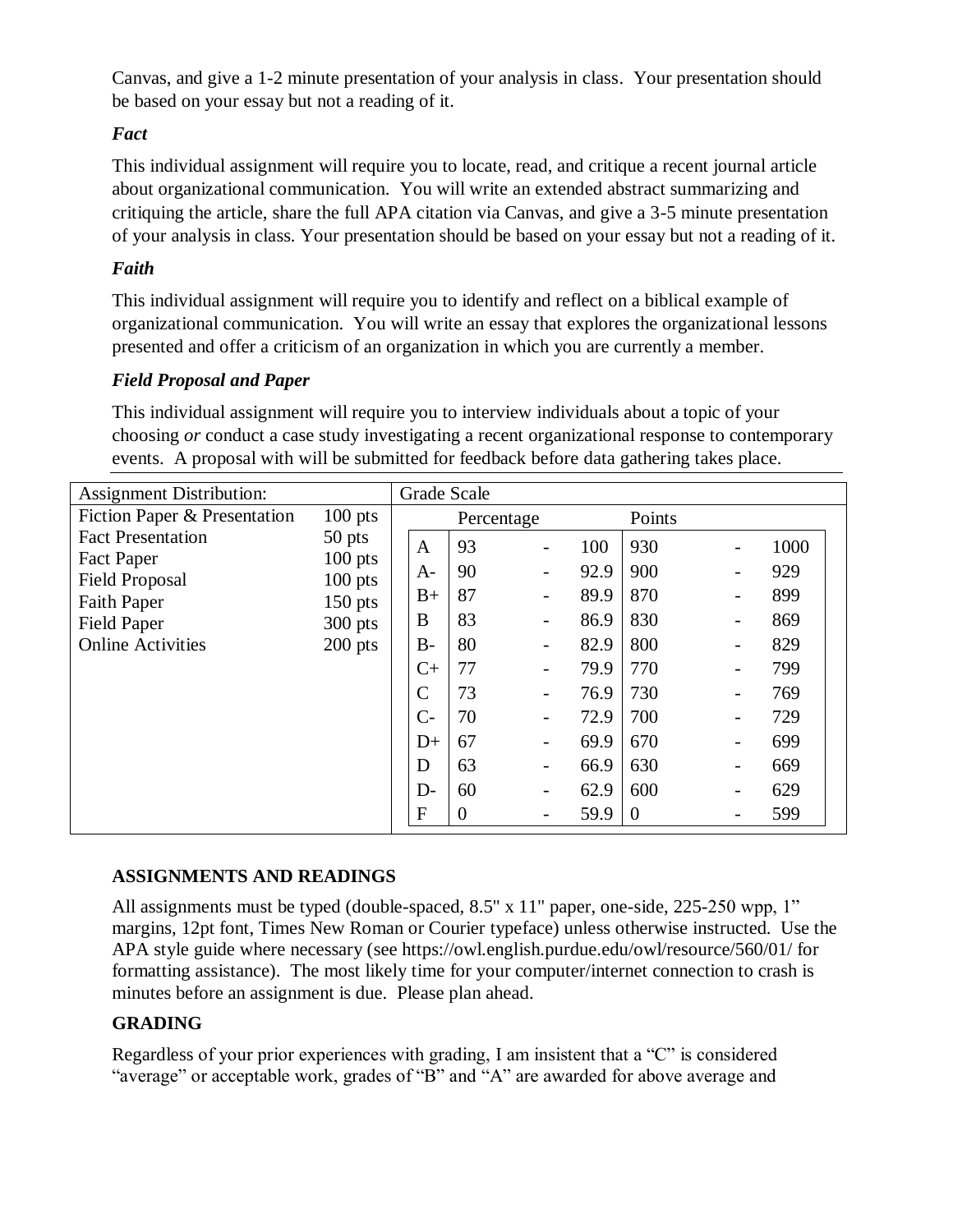exceptional work respectively. Normally, those students receiving A's represent the top 10 - 25% of a class.

Feedback on assignments will be provided using the "Annotated Comments" feature in Canvas. Please follow the instructions at https://tinyurl.com/BirdsellGrades to access them.

There is a 24-7 rule in this class: you must wait at least 24 hours after receiving a grade to discuss it, and no later than 7 days. Any discussion of grades must occur outside of class time. I will gladly talk about assignments (non-grade issues) past the 7-day period. To avoid confusion, you must (a) document the error in writing, (b) state why you think it is an error (based on the syllabus (course expectations, grading policies, etc.) and specific assignment details.), and (c) suggest what you think should be done to rectify the error (in cases where this is not obvious). These matters will be dealt with promptly. (If an error had been made which benefits you, please accept it as a "gift" which does not need to be reported.)

### **INCOMPLETES AND LATE ASSIGNMENTS**

All assignments are to be submitted/turned in on Canvas. Incompletes will only be assigned in extremely unusual circumstances. Assignments turned in past due will be accepted but the grade will be reduced by 10% as soon as the assignment is tardy and another 10% for every 24 hour period after that.

### **ONLINE ATTENDANCE AND PARTICIPATION**

Throughout the course, you will be asked to complete online activities. Your submissions in response to these activities will contribute to your grade (see Assessment and Grading). Submissions must be graded as "complete" in order to receive credit. If a submission does not meet the requirements for an activity, you will receive feedback on how it can be improved and a date by which that improvement must occur via a resubmission. If the re-submission does not substantially address the feedback provided, it will remain "incomplete."

# **PLNU ATTENDANCE AND PARTICIPATION POLICY**

Regular and punctual attendance at all **synchronous** class sessions is considered essential to optimum academic achievement. If the student is absent for more than 10 percent of class sessions (virtual or face-to-face), the faculty member will issue a written warning of deenrollment. If the absences exceed 20 percent, the student may be de-enrolled without notice until the university drop date or, after that date, receive the appropriate grade for their work and participation. In some courses, a portion of the credit hour content will be delivered **asynchronously** and attendance will be determined by submitting the assignments by the posted due dates. See **Academic Policies** in the Undergraduate Academic Catalog. If absences exceed these limits but are due to university excused health issues, an exception will be granted.

#### **Asynchronous Attendance/Participation Definition**

A day of attendance in asynchronous content is determined as contributing a substantive note, assignment, discussion, or submission by the posted due date. Failure to meet these standards will result in an absence for that day. Instructors will determine how many asynchronous attendance days are required each week.

# **PLNU COPYRIGHT POLICY**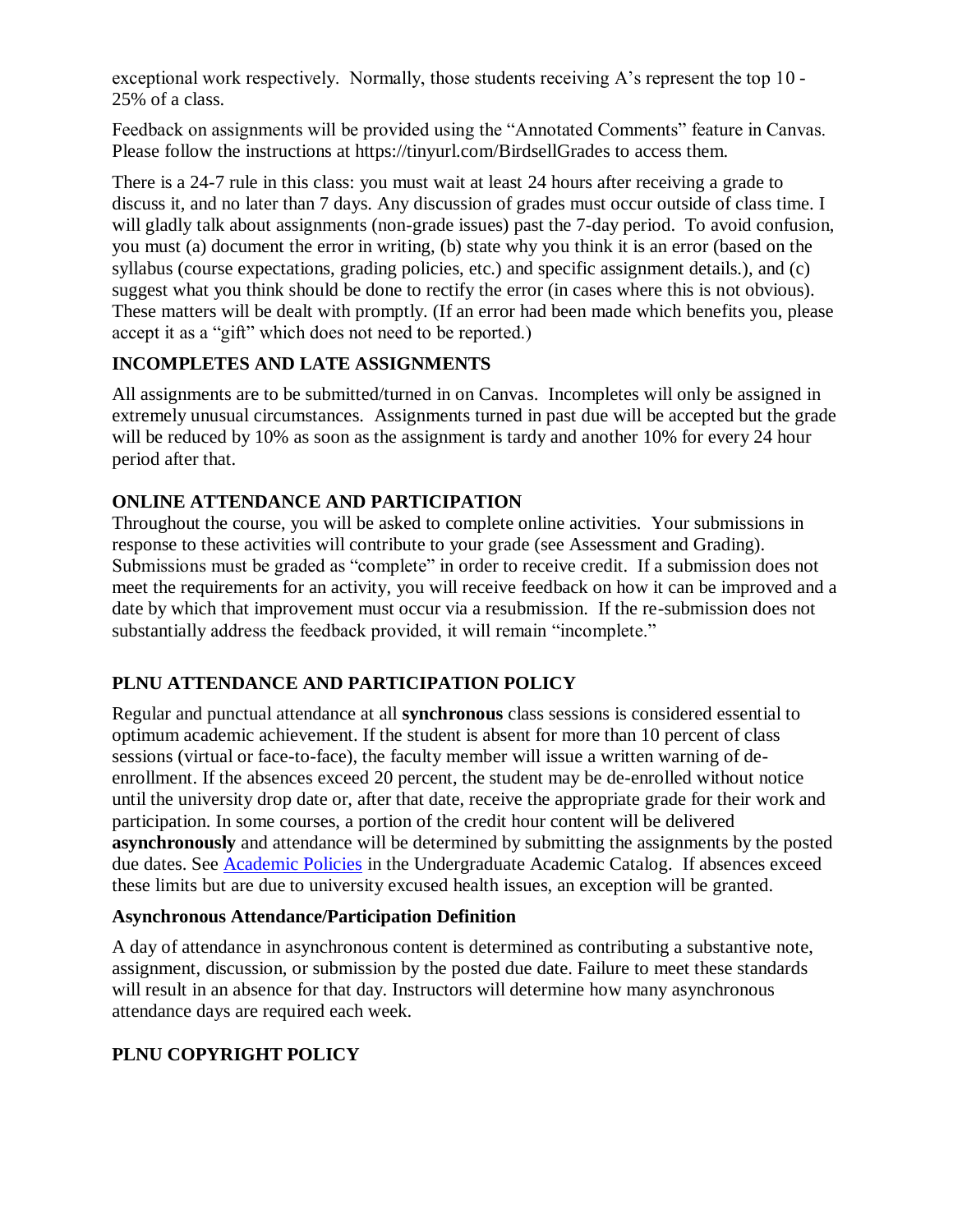Point Loma Nazarene University, as a non-profit educational institution, is entitled by law to use materials protected by the US Copyright Act for classroom education. Any use of those materials outside the class may violate the law.

### **STATE AUTHORIZATION**

State authorization is a formal determination by a state that Point Loma Nazarene University is approved to conduct activities regulated by that state. In certain states outside California, Point Loma Nazarene University is not authorized to enroll online (distance education) students. If a student moves to another state after admission to the program and/or enrollment in an online course, continuation within the program and/or course will depend on whether Point Loma Nazarene University is authorized to offer distance education courses in that state. It is the student's responsibility to notify the institution of any change in his or her physical location. Refer to the map on [State Authorization](https://www.pointloma.edu/offices/office-institutional-effectiveness-research/disclosures) to view which states allow online (distance education) outside of California.

### **PLNU ACADEMIC HONESTY POLICY**

Students should demonstrate academic honesty by doing original work and by giving appropriate credit to the ideas of others. Academic dishonesty is the act of presenting information, ideas, and/or concepts as one's own when in reality they are the results of another person's creativity and effort. A faculty member who believes a situation involving academic dishonesty has been detected may assign a failing grade for that assignment or examination, or, depending on the seriousness of the offense, for the course. Faculty should follow and students may appeal using the procedure in the university Catalog. See [Academic Policies](https://catalog.pointloma.edu/content.php?catoid=41&navoid=2435#Academic_Honesty) for definitions of kinds of academic dishonesty and for further policy information.

# **PLNU ACADEMIC ACCOMMODATIONS POLICY**

While all students are expected to meet the minimum standards for completion of this course as established by the instructor, students with disabilities may require academic adjustments, modifications or auxiliary aids/services. At Point Loma Nazarene University (PLNU), these students are requested to register with the Disability Resource Center (DRC), located in the Bond Academic Center [\(DRC@pointloma.edu](mailto:DRC@pointloma.edu) or 619-849-2486). The DRC's policies and procedures for assisting such students in the development of an appropriate academic adjustment plan (AP) allows PLNU to comply with Section 504 of the Rehabilitation Act and the Americans with Disabilities Act. Section 504 prohibits discrimination against students with special needs and guarantees all qualified students equal access to and benefits of PLNU programs and activities. After the student files the required documentation, the DRC, in conjunction with the student, will develop an AP to meet that student's specific learning needs. The DRC will thereafter email the student's AP to all faculty who teach courses in which the student is enrolled each semester. The AP must be implemented in all such courses.

If students do not wish to avail themselves of some or all of the elements of their AP in a particular course, it is the responsibility of those students to notify their professor in that course. PLNU highly recommends that DRC students speak with their professors during the first two weeks of each semester about the applicability of their AP in that particular course and/or if they do not desire to take advantage of some or all of the elements of their AP in that course.

# **SPIRITUAL CARE**